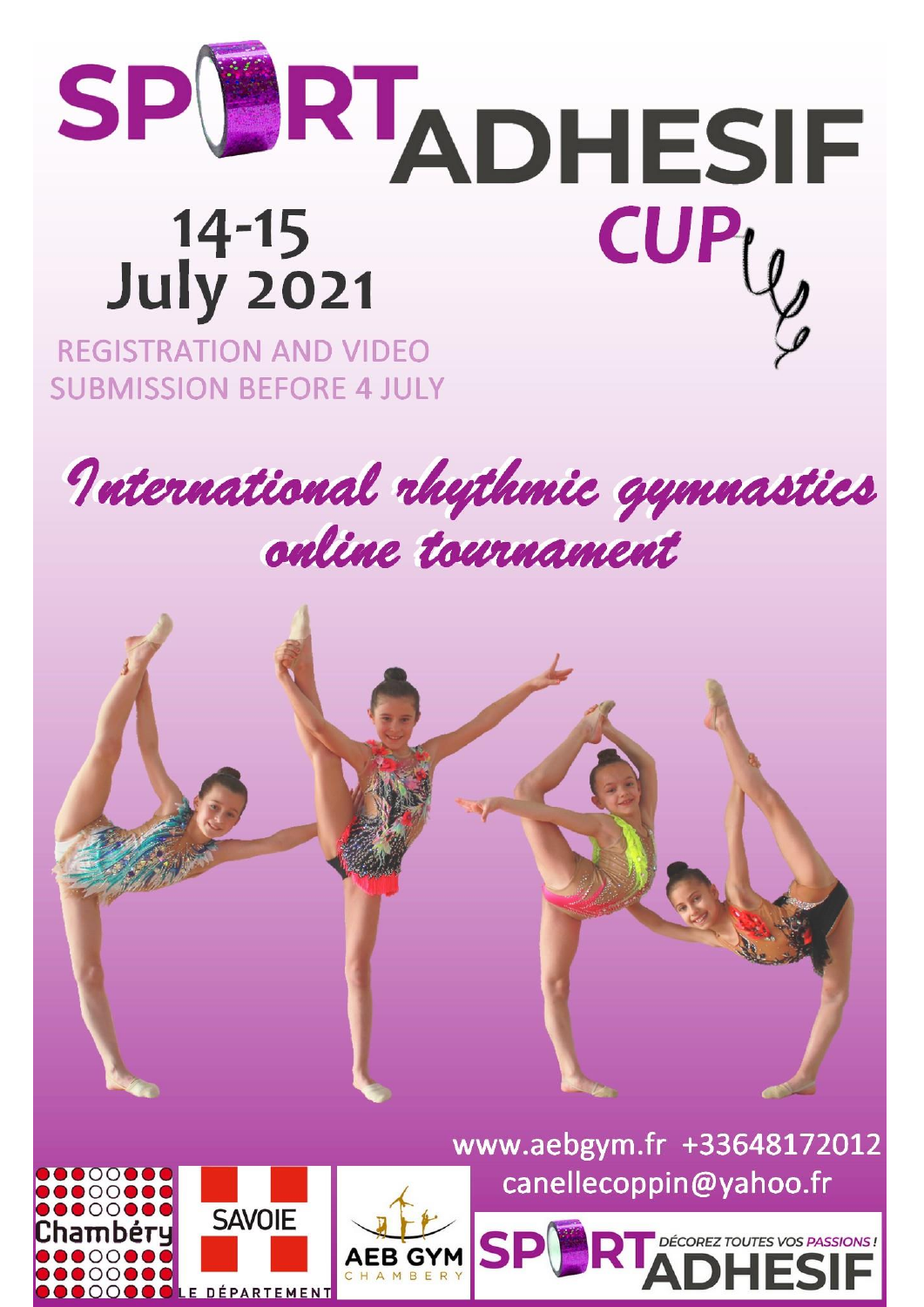



Dear Friends,

## **The AEB Gym Chambéry are happy to organize their 1 st edition of the Sport Adhesif Cup !**

These international rhythmic gymnastics online tournament is possible thanks to our sponsor **Sport Adhesif**. The competition will be only done with pre-recorded videos.

You can find all the informations in this document.

**Don't hesitate to contact us if you have a question or have difficulties with registration.** Hoping everything is going well for you in these difficult times.

Kind regards, AEB Gym Chambéry

| <b>ORGANISER</b>      | AEB GYM CHAMBÉRY<br>www.aebgym.fr<br>https://www.instagram.com/aebgym/<br>https://www.facebook.com/AEB-GYM-Chambery-<br>101032208802875                                                                      |  |
|-----------------------|--------------------------------------------------------------------------------------------------------------------------------------------------------------------------------------------------------------|--|
| SPONSOR               | SPERTADHESIF<br>Sport Adhésif<br>www.sportadhesif.com<br>https://www.instagram.com/sport.adhesif/<br>https://www.facebook.com/sport.adhesif/                                                                 |  |
|                       | <b>ONLINE</b>                                                                                                                                                                                                |  |
| <b>PLACE OF EVENT</b> |                                                                                                                                                                                                              |  |
| <b>DATE</b>           | Broadcasting of the competition will be held on 14-15<br><b>July 2021.</b>                                                                                                                                   |  |
| <b>START FEE</b>      | 20€ per gymnast<br>You can find our bank account information as an attachment.                                                                                                                               |  |
| <b>REGISTRATION</b>   | Each gymnast can be registered only in one category by<br>paying the entry fee before July 4 <sup>th</sup> .<br>Registration must be done online, on rgform.eu :<br>https://rgform.eu/event.php?id_prop=2857 |  |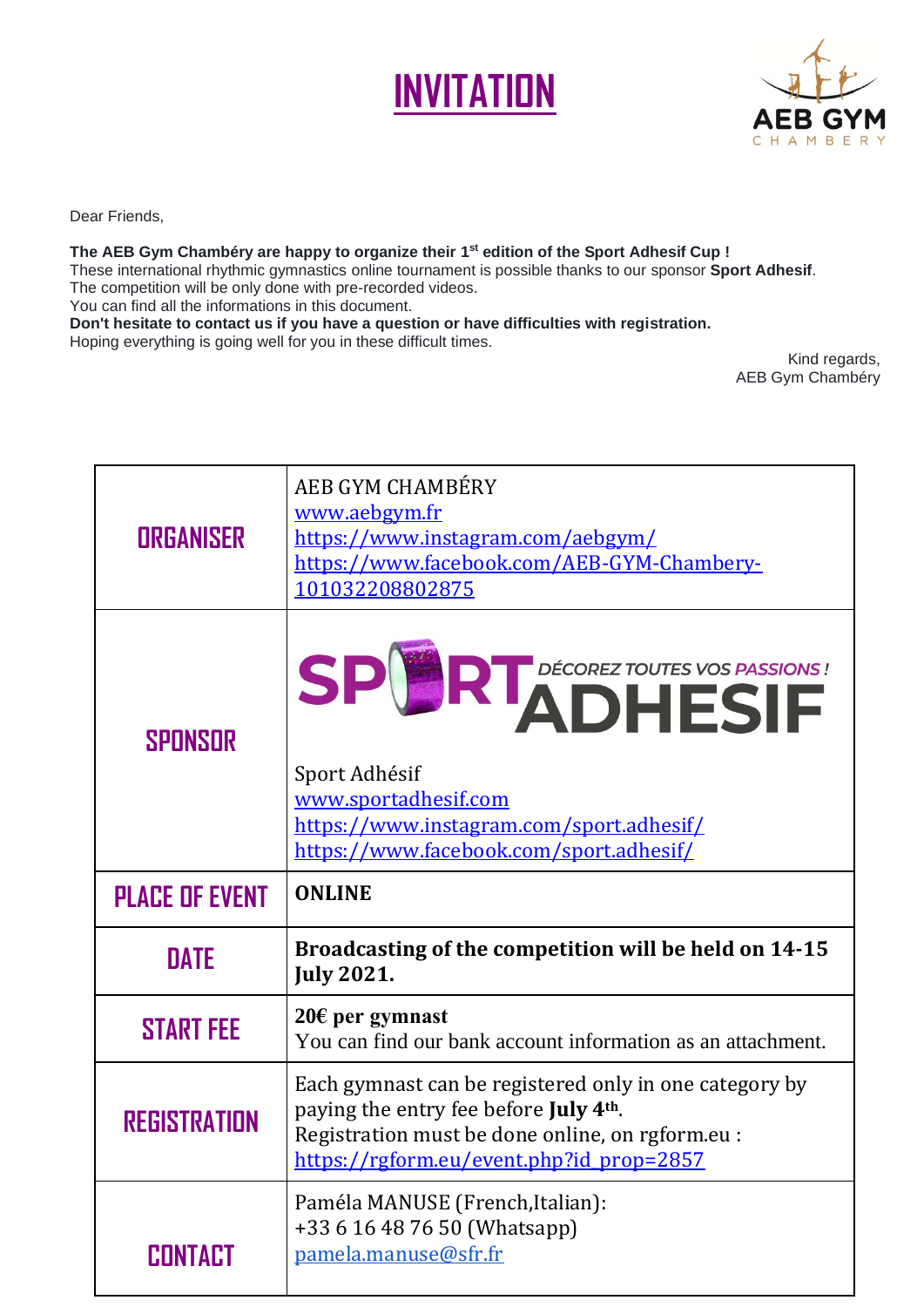|               | Canelle COPPIN (French, English):<br>+33 6 48 17 20 12 (Whatsapp, Line)<br>canellecoppin@yahoo.fr<br>Camille OSMOND (Russian):<br>+ 33 7 86 36 13 55 (Whatsapp, Viber)<br>partner@paristraveltransfer.com<br>Skype: Paris Travel Transfer<br>Laura COTRO RODRIGUEZ (Spanish):<br>+33 6 23 17 80 55 (Whatsapp)<br>kachuly@hotmail.com                                                                                       |
|---------------|----------------------------------------------------------------------------------------------------------------------------------------------------------------------------------------------------------------------------------------------------------------------------------------------------------------------------------------------------------------------------------------------------------------------------|
| <b>AWARDS</b> | We will send a certificate by email.<br>Medals will be sent by mail, so please let us know an<br>address by email at canellecoppin@yahoo.fr.<br>The rankings will be done by year age for all categories.                                                                                                                                                                                                                  |
| JIUDGES       | 1 judge per club if possible.<br>All judges will conduct judging on their own device<br>(smartphones, tablets, laptops or computers) using<br>internet judging KSIS.<br>A link to have access to that will be sent on July 6th.<br>You can judge whenever you want but judging must be<br>done before Friday July 9th.                                                                                                     |
| VIDEOS        | All videos of the gymnasts must be continuous,<br><b>horizontal</b> , and with a complete overview of the<br>gymnast's movements. Editing is not accepted.<br>Gymnasts must be in leotard.<br>Videos must be uploaded on rgform.eu <b>before July 4th</b><br>2021: https://rgform.eu/event.php?id_prop=2857<br>All participants automatically give permission for video and<br>photo materials for social network posting. |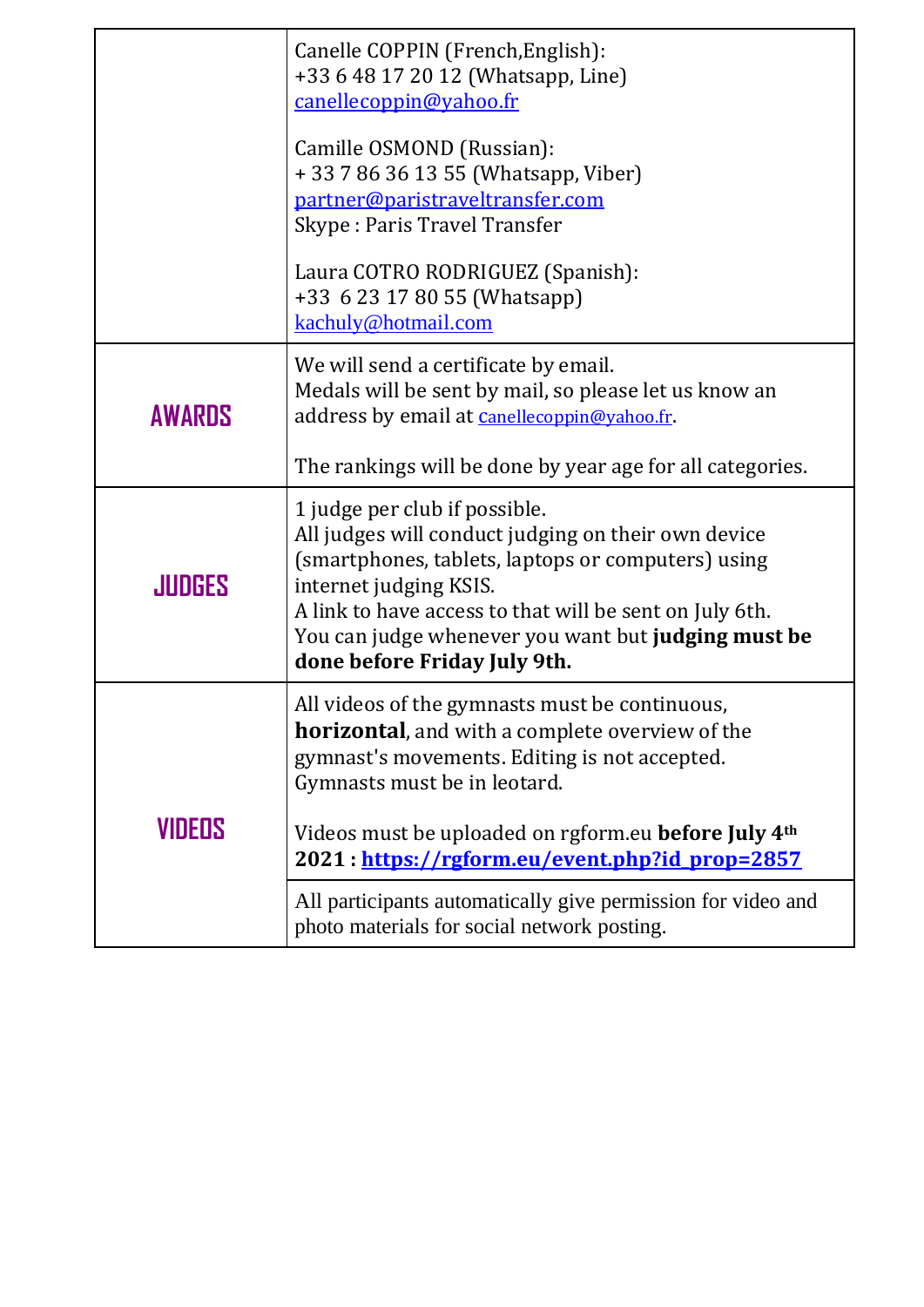## **INDIVIDUAL COMPETITION**

## **FIG RULES 2017-2020**

| <b>Individual - Level A</b> |                |                                |                   |
|-----------------------------|----------------|--------------------------------|-------------------|
| Mini                        | 2015           | 1 WA and 1 Apparatus of choice | <b>FIG Junior</b> |
| Mini                        | 2014           | 1 WA and 1 Apparatus of choice | <b>FIG Junior</b> |
| Mini                        | 2013           | 1 WA and 1 Apparatus of choice | <b>FIG Junior</b> |
| Mini                        | 2012           | 1 WA and 1 Apparatus of choice | <b>FIG Junior</b> |
| Children                    | 2011           | 2 Apparatus of choice          | <b>FIG Junior</b> |
| Children                    | 2010           | 2 Apparatus of choice          | <b>FIG Junior</b> |
| Pre-Junior                  | 2009           | 2 Apparatus of choice          | <b>FIG Junior</b> |
| Pre-Junior                  | 2008           | 2 Apparatus of choice          | <b>FIG Junior</b> |
| Junior                      | 2007           | 2 Apparatus of choice          | <b>FIG Junior</b> |
| Junior                      | 2006           | 2 Apparatus of choice          | <b>FIG Junior</b> |
| <b>Pre-Senior</b>           | 2005           | 2 Apparatus of choice          | <b>FIG Senior</b> |
| Senior                      | 2004 and older | 2 Apparatus of choice          | <b>FIG Senior</b> |

| <b>Individual - Level B</b> |                |                                |                   |
|-----------------------------|----------------|--------------------------------|-------------------|
| Mini                        | 2015           | 1 WA                           | <b>FIG Junior</b> |
| Mini                        | 2014           | 1 WA                           | <b>FIG Junior</b> |
| <b>Mini</b>                 | 2013           | 1 WA and 1 Apparatus of choice | <b>FIG Junior</b> |
| <b>Mini</b>                 | 2012           | 1 WA and 1 Apparatus of choice | <b>FIG Junior</b> |
| Children                    | 2011           | 1 WA and 1 Apparatus of choice | <b>FIG Junior</b> |
| Children                    | 2010           | 1 WA and 1 Apparatus of choice | <b>FIG Junior</b> |
| Pre-Junior                  | 2009           | 1 WA and 1 Apparatus of choice | <b>FIG Junior</b> |
| Pre-Junior                  | 2008           | 1 WA and 1 Apparatus of choice | <b>FIG Junior</b> |
| Junior                      | 2007           | 2 Apparatus of choice          | <b>FIG Junior</b> |
| Junior                      | 2006           | 2 Apparatus of choice          | <b>FIG Junior</b> |
| <b>Pre-Senior</b>           | 2005           | 2 Apparatus of choice          | <b>FIG Senior</b> |
| Senior                      | 2004 and older | 2 Apparatus of choice          | <b>FIG Senior</b> |